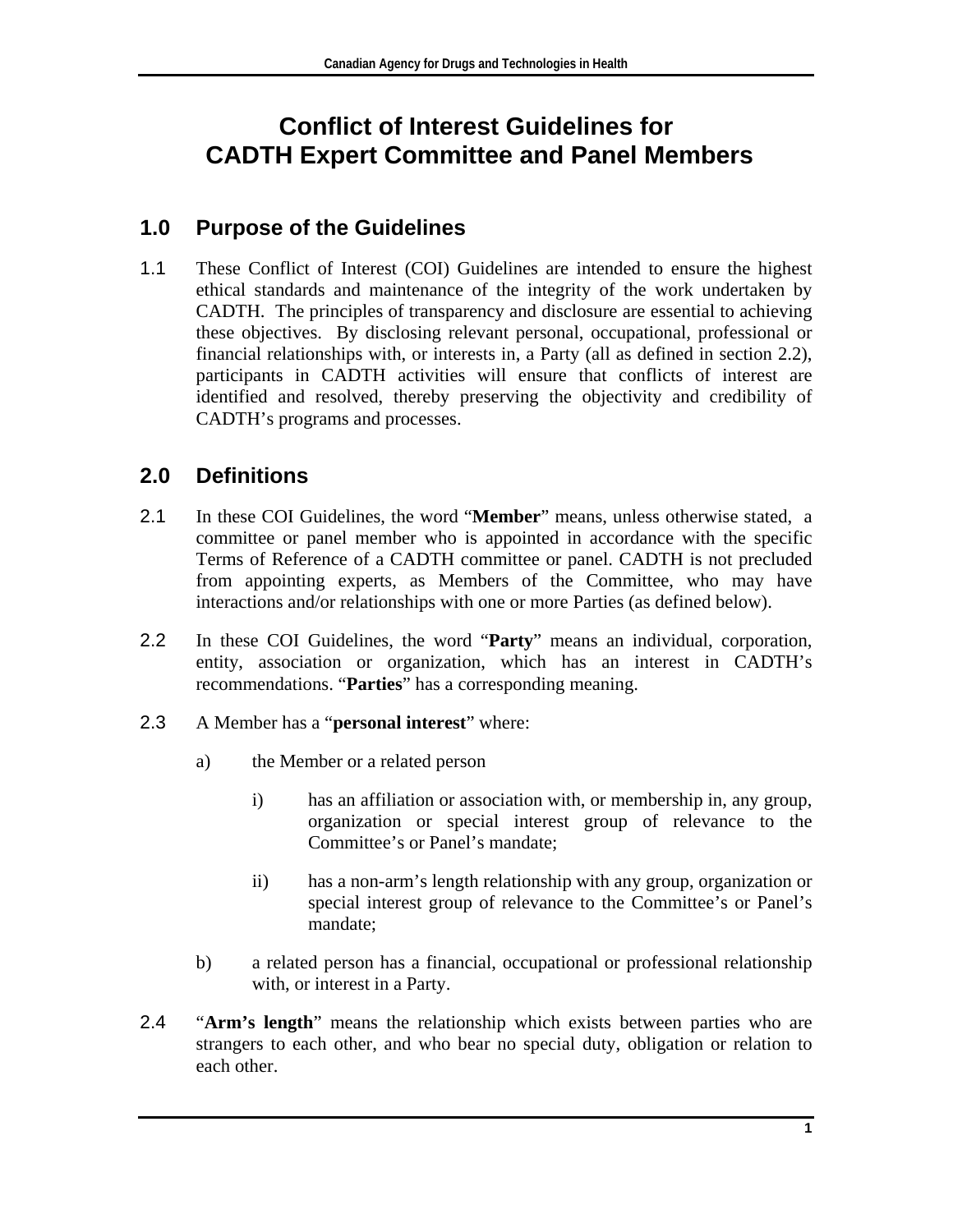- 2.5 A "**related person**" is a spouse, a partner or an immediate family member of the Member.
- 2.6 A person has an "**occupational relationship**" with a Party where the person is an employee of, or engaged by, such Party.
- 2.7 A person has a "**professional relationship**" with a Party including, without limitation, in situations where the person is providing advice to the Party, with or without remuneration.
- 2.8 A person has a "**bias**" when he/she has an inclination or prejudice for or against someone or something.
- 2.9 A person has a "**professional opinion**" when he/she has a view, judgment, or assessment about a particular matter formed on the basis of prior academic knowledge or an objective conclusion based on a research project.

# **3.0 Applicability**

3.1 These COI Guidelines apply to all Members.

# **4.0 Scope of Conflict of Interest**

- 4.1 A conflict of interest refers to situations in which personal, occupational, professional or financial considerations, either direct or indirect, may affect or compromise, or appear to affect or compromise, an individual's objectivity, fairness or professional judgment in carrying out his/her duties as a Member of a CADTH committee or panel.
- 4.2 A conflict of interest may be real, potential or perceived in nature.
	- a) A real conflict of interest arises where a Member has a bias, or a personal, occupational, professional or financial relationship with, or interest in, a Party, which may affect or compromise, or appear to affect or compromise, his/her work with CADTH.
	- b) A potential conflict of interest incorporates the concept of foreseeability: when a Member can foresee that a private or personal interest may someday be sufficient to influence his/her work with CADTH, but has not yet (for example, an identified future commitment with a Party).
	- c) A perceived or apparent conflict of interest may exist when there is a reasonable apprehension, which a reasonably well-informed person could properly have, that a conflict of interest exists, even if, in fact, there is neither a real nor a potential conflict.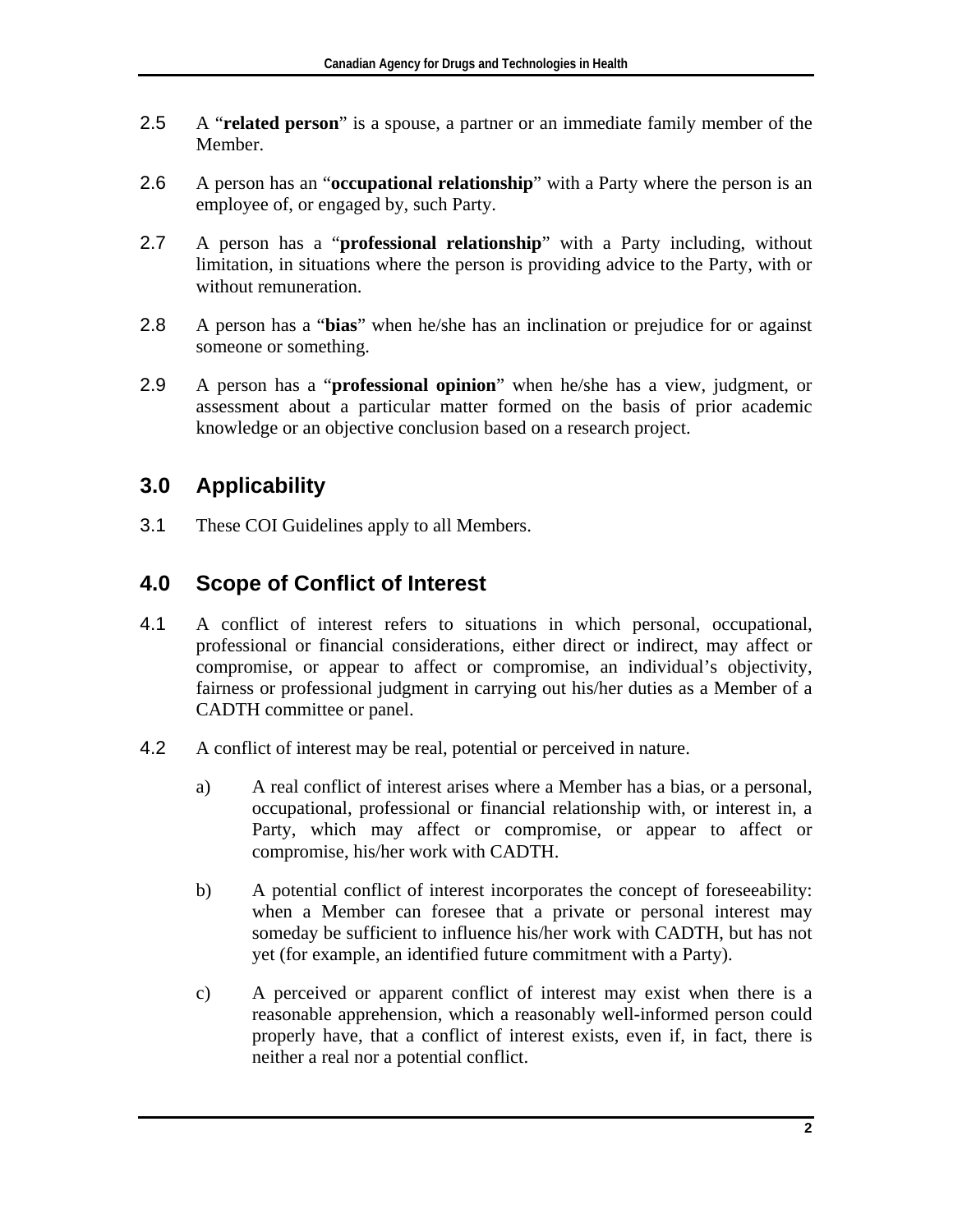- 4.3 It is acknowledged that individuals have varied backgrounds, ideas, biases and personal experiences and influences that may colour how they view or react to someone or something. In certain instances, it may be advisable, or even essential that individuals contribute their experience, expertise and/or knowledge to the resolution of the issues at hand. Expertise in an area, or familiarity with the relevant issues, is not of itself a disqualification on account of conflict of interest nor is the holding of tentative views on a matter of relevance to the Committee's mandate. However, a bias capable of unfairly affecting the outcome of the case will lead to a conflict of interest.
- 4.4 The following are meant to illustrate examples of conflicts of interest and are not meant to be exhaustive:
	- a) A Member has a pecuniary or financial interest in a decision when he/she stands to gain or lose by that decision, either in the form of money, gift, favour or other special consideration
	- b) A Member has a private or personal interest sufficient to impair, influence or appear to influence the objective exercise of his/her official duties as a Member;
	- c) A Member is a party to a claim, application or proceeding for or against CADTH;
	- d) A member uses CADTH confidential information for his/her own purpose or benefit or the benefit of a friend or family member or knowingly divulges CADTH confidential information to any person other than another Member, unless the disclosure is required by law.

# **5.0 Disclosures**

5.1 Before a Member participates in any CADTH activity, the Member must disclose any conflict of interest, as described in section 4.0, by completing and submitting a Conflict of Interest Disclosure Form in the form and manner prescribed by CADTH. All Members must complete the COI Disclosure Form at least annually. **However, the obligation to disclose conflicts of interest is ongoing and Members must inform CADTH of any conflict of interest that arises during the period of their Committee or Panel commitment as soon as it is known to them. The Member is required to forward an updated COI Disclosure form to CADTH immediately following such notification.**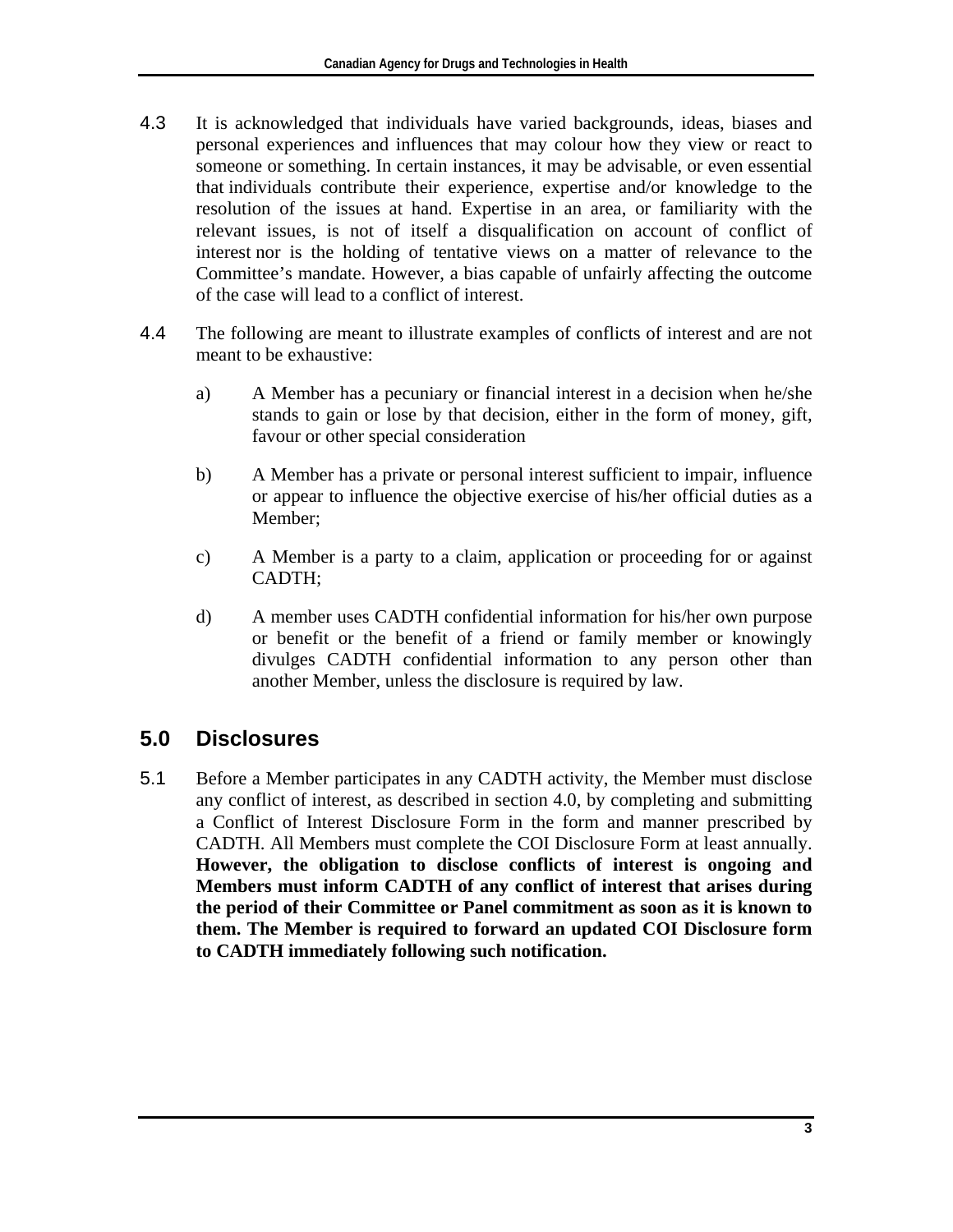5.2 In addition to the foregoing, Members will be required, at the commencement of every Committee or Panel meeting to disclose any conflict of interest, as described in section 4.0.

#### 5.3 **Schedule 1 Disclosures**

- 5.3.1 Without limiting the generality of the foregoing, Members are required to disclose to CADTH, by completing the attached Schedule 1, all interests or activities that occurred during the past three (3) years in which they or a related person benefited. Information to be disclosed includes, but is not limited to:
	- i) receipt of gifts, favours or hospitality from a Party;
	- ii) receipt from a Party of funding for, or payment of, travel;
	- iii) receipt of funding or honoraria from a Party for speaking engagements;
	- iv) receipt of funding or honoraria from a Party for giving educational lectures;
	- v) receipt of funding or honoraria from a Party for organizing conferences;
	- vi) receipt of funding or honoraria from a Party for writing articles or editorials;
	- vii) receipt of any other financial support, honoraria or gift from a Party.

#### 5.4 **Schedule 2 Disclosures**

- 5.4.1 In addition to other disclosures made under these Guidelines, and without limiting the generality of the foregoing, Members are also required to disclose to CADTH, by completing the attached Schedule 2, all interests or activities that occurred during the past three (3) years in which they or a related person benefited. Information to be disclosed includes, but is not limited to:
	- i) employment or engagement with a Party;
	- ii) receipt of payment as an advisor or consultant for a Party;
	- iii) receipt of funding or honoraria from a Party for research;
	- iv) receipt of payment from a Party for academic appointments (including endowed chairs);
	- v) receipt of funding or honoraria from a Party for personal education.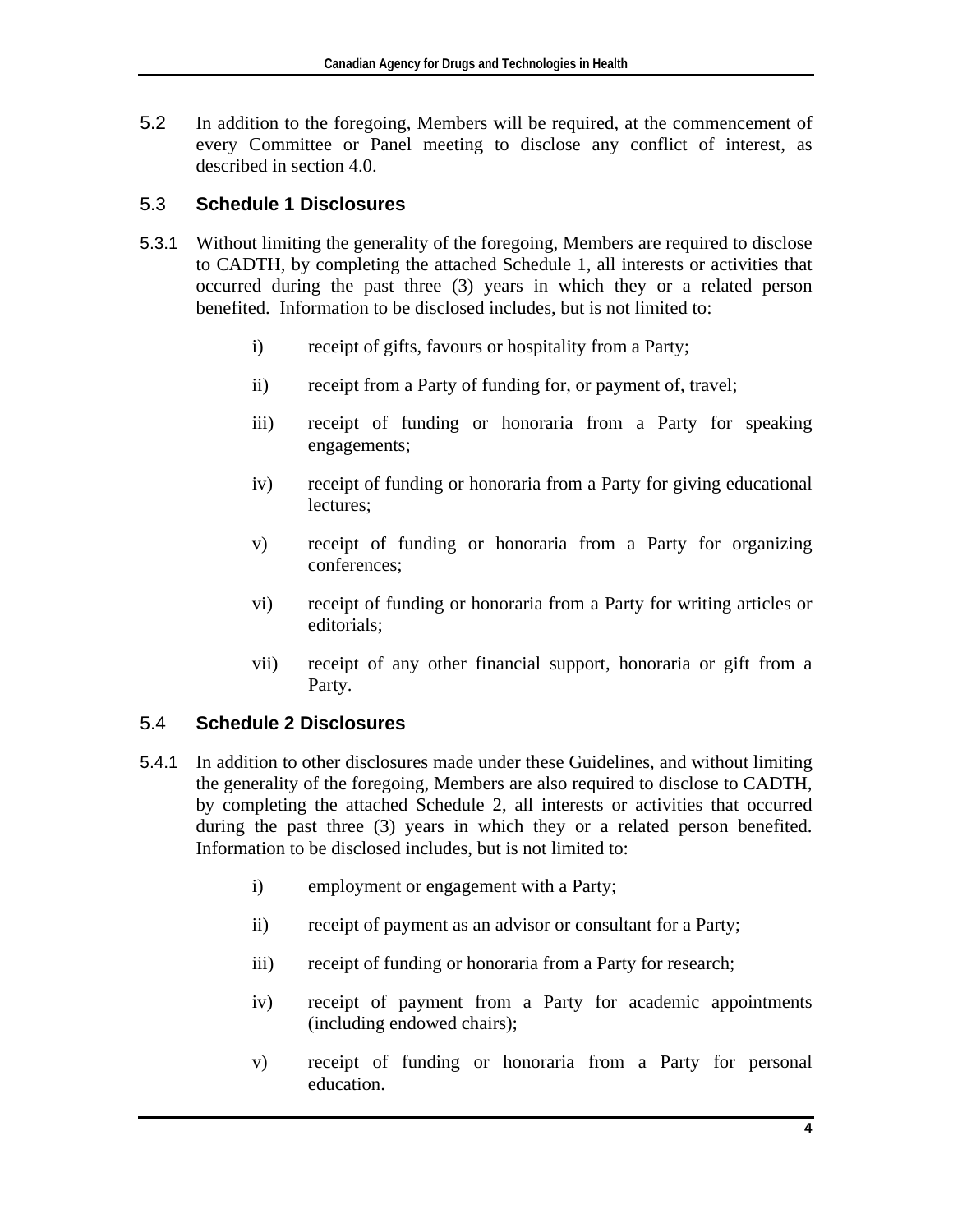- vi) receipt of funding from a Party for an unrestricted grant.
- vii) other financial interests which include securities (including stocks, shares, stock options and warrants, but excluding mutual funds managed by a person or persons with whom the Member deals at arm's length) or ownership interest held in a Party.

#### 5.5 **Schedule 3 Disclosures**

- 5.5.1 In addition to disclosures made under these Guidelines, and without limiting the generality of the foregoing, Members are required to disclose to CADTH, by completing the attached Schedule 3, any other activities, affiliations or interests in the past three (3) years that affect or compromise, or may appear to affect or compromise, the Member's objectivity, fairness or professional judgment in carrying out their duties as a Member of a CADTH Committee or Panel.
- 5.5.2 The interests to be listed in Schedule 3 include, but are not limited to:
	- i) advice to, or close association with, a Party;
	- ii) professional relationship with a Party,
	- iii) the Member's participation as investigator in clinical trials of relevance to the Committee's or Panel's mandate;
	- iv) professional opinions (as defined in section 2.9) expressed publicly by the Member of relevance to the Committee's or Panel's mandate;
	- v) the Member's involvement in the promotion of a product of relevance to the Committee's or Panel's mandate;
	- vi) papers written by the Member of relevance to the Committee's or Panel's mandate;
	- vii) the Member providing expert testimony in Court in regard to a matter of relevance to the Committee's or Panel's mandate;
	- viii) the Member's affiliation with, association with, or membership in, any group, organization or special interest group of relevance to the Committee's or Panel's mandate;
	- ix) lobbying activities on the part of the Member of relevance to the Committee's mandate;
- 5.5.3 In addition, Members are required to disclose in Schedule 3 all potential or pending future commitments with a Party.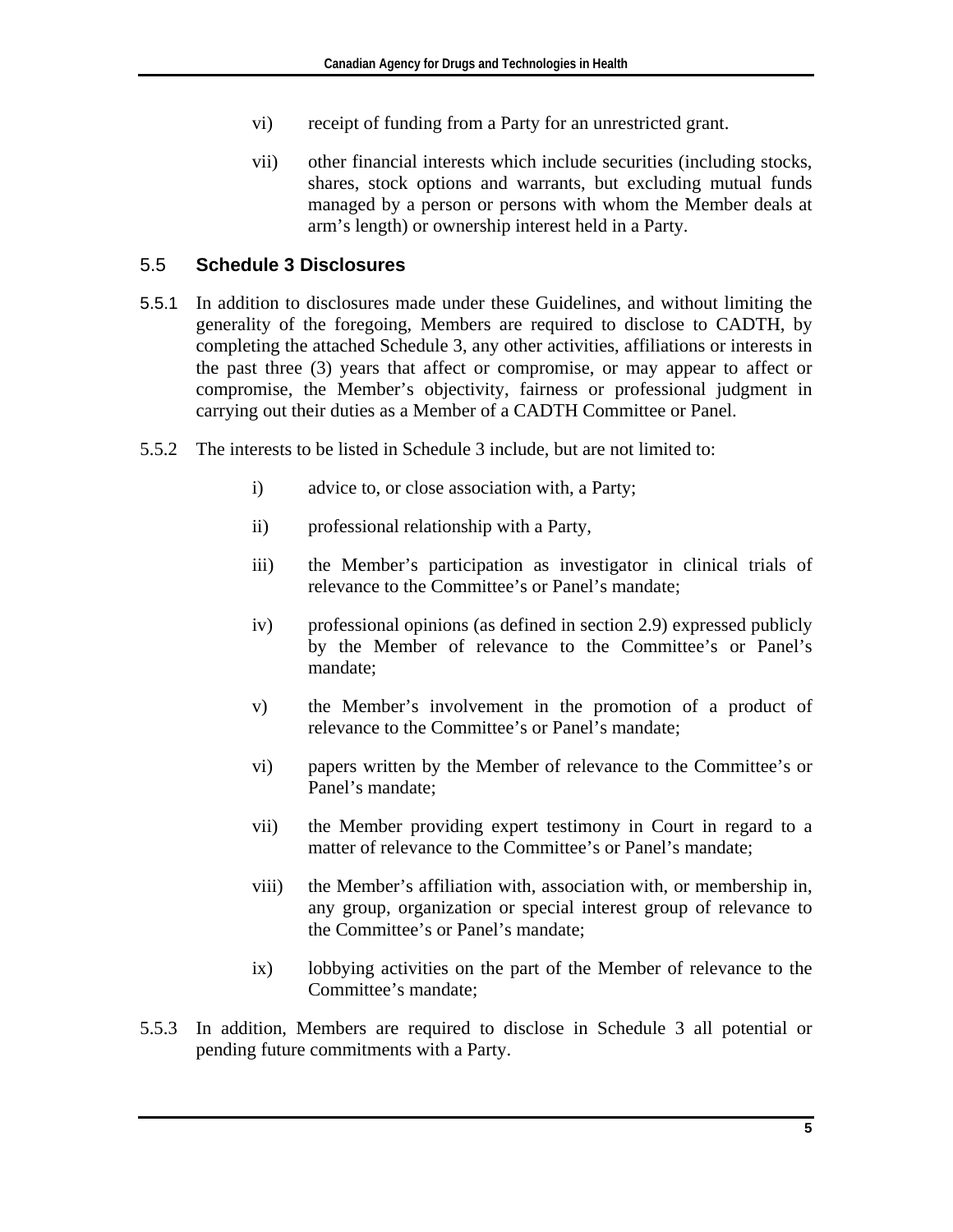# **6.0 Principles for Dealing with COI**

- 6.1 If the Member is not certain whether he/she is in a conflict of interest position, the matter may be brought to the attention of Committee Chair or the CADTH Executive Team member responsible for the Committee or Panel for advice and guidance.
- 6.2 If there is any question or doubt about the existence of a conflict of interest, the Committee Chair in conjunction with a CADTH Executive Team member shall determine whether a conflict exists. Such determination shall be final.
- 6.3 A number of committee or panel governance models may be used to facilitate the work of a Committee or Panel. In the event that a Committee or Panel uses a Chair and Vice Chair model, section 6.3.a) shall apply. Should the Committee or Panel use a co-Chair model, 6.3.b) shall apply.
	- a) **Chair and Vice Chair Model**: The Chair of committee or panel meetings should have no conflict of interest in connection with any matter relevant to the Committee's or Panel's mandate. Except as otherwise provided herein, the Committee or Panel Chair chairs all meetings of the Committee or Panel. In the absence of the Chair, the Vice Chair shall act in his/her stead. The determination of whether the Chair or Vice Chair, as applicable, has a conflict of interest shall be determined by the CADTH President and CEO. If it is determined that the Chair or Vice Chair, as applicable, has a conflict of interest on a matter relevant to the Committee's or Panel's mandate, he/she shall not participate in any deliberation or vote in respect of such matter. In the event that both the Chair and Vice Chair have a conflict of interest, the CADTH President and CEO shall appoint the chair of the meeting.
	- b) **Co-Chair MODEL:** The Co-chair(s) of meetings should have no conflict of interest in connection with any matter relevant to the Committee's mandate. Except as otherwise provided herein, the Co-Chairs chair all meetings of the Committee. In the absence of one Co-Chair, the other Co-Chair shall be the sole chair of the meeting. The determination of whether a Co-Chair has a conflict of interest shall be determined by the CADTH President and CEO. If it is determined that a Co-Chair has a conflict of interest on a matter relevant to the Committee's or Panel's mandate, he/she shall not participate in any deliberation or vote in respect of such matter. In the event that both Co-Chairs have a conflict of interest, the CADTH President and CEO shall appoint the chair of the meeting.
- 6.4 In determining whether a Member or the Committee Chair has a conflict of interest, the Member, Committee Chair and CADTH shall be guided by these COI Guidelines and the COI Flowchart set out in Schedule 4 (the "**COI Flowchart**"). The following terms used in the COI Flowchart have the meaning set out below.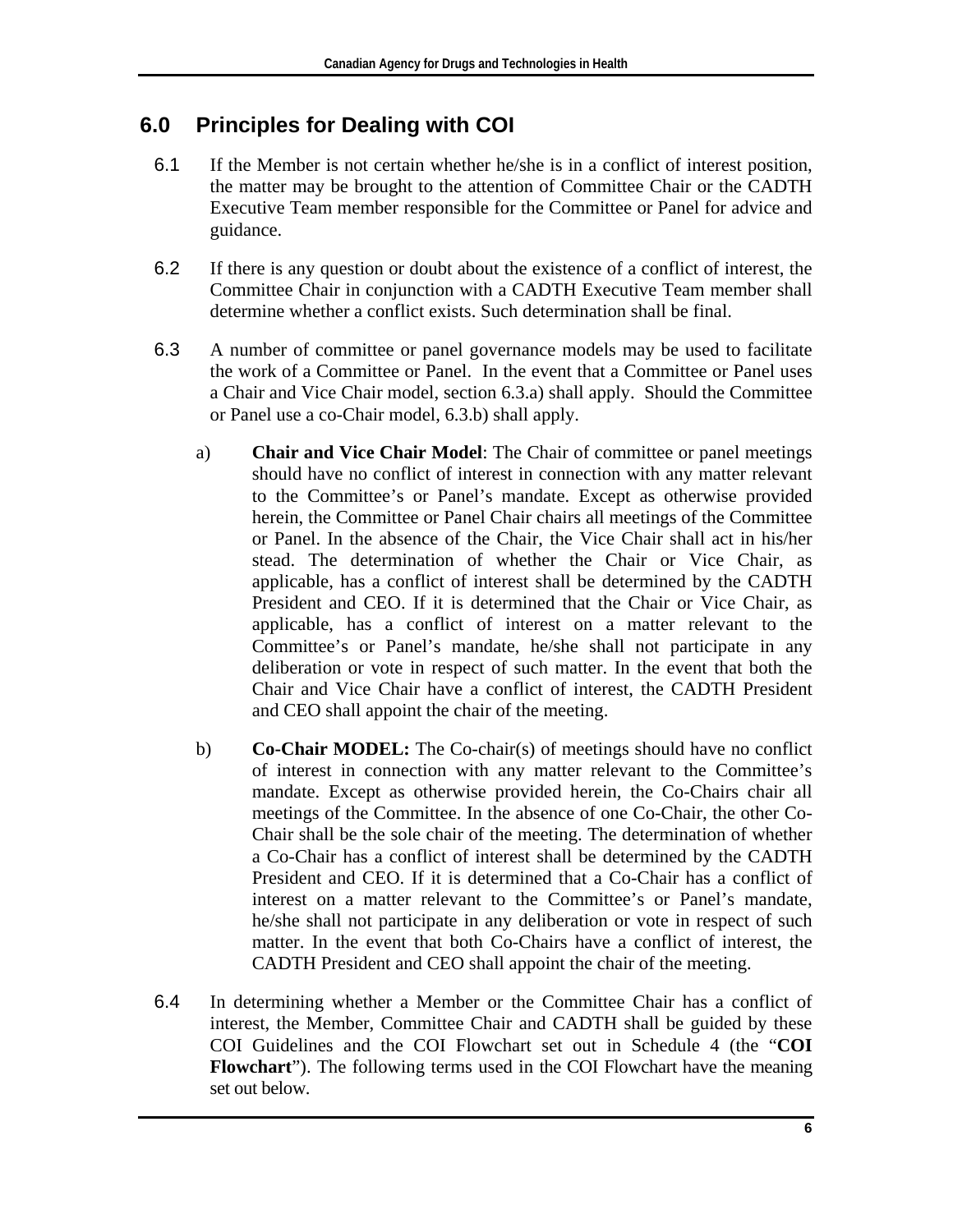**Discussion**: With proper disclosure of interest, a Member with a conflict of interest can participate in discussions with other Members of the Committee or Panel. A discussion will occur when the purpose of the meeting is to consider a matter in an open and informal setting, and where ideas are shared liberally (e.g. brainstorming, identifying options…), but where there is no deliberation or decision.

**Deliberation**: A deliberation will occur when the purpose of the meeting is to consider the reasons for and against certain options (e.g evaluating the options and potential recommendations…). Refer to the COI Flowchart to determine when a Member may participate in deliberations.

**Decision**: A decision will occur when the purpose of the meeting is to arrive at a determination usually by way of a consensus or a vote (e.g. voting on which option will be recommended). Refer to the COI Flowchart to determine when a Member may participate in decision making or voting.

**Direct Impact**: When considering if a particular matter or issue could have a direct impact on the Member's financial or personal interest, one must consider what benefit may result and if it is a benefit contemplated by Section 4. If it is, then one must answer "yes" and move on to the next question in the COI Flowchart. If the interest is not one that falls within the scope of Section 4, then it is not a benefit, thus not a direct impact on the Member's financial or personal interests.

**Essential**: A member will become essential to the Committee or Panel when expertise is limited and, as a result, the Member is required in order for CADTH to fulfill its mandate.

- 6.5 Except as otherwise provided herein or in the COI Flowchart, the Member who has a conflict of interest must abstain from participation in any discussion on the matter, shall not attempt to personally influence the outcome, shall refrain from voting on the matter and, unless otherwise decided by the Committee Chair, must leave the meeting room for the duration of any such discussion or vote.
- 6.6 When a conflict of interest exists, the Committee Chair has the authority to exclude a Member from the Committee or Panel meeting. In circumstances where the expertise pool is limited, and a Member's participation is essential to the work of the Committee and reasonable efforts have been made without success to find a suitable replacement with no conflicts, the Chair may grant a waiver in order to allow the Member to participate, and/or to limit his/her participation in the meeting, whether this participation be his/her right to vote or his/her right to participate in discussions or deliberations.
- 6.7 The disclosure and decision as to whether a conflict exists, and the Chair's or the President and CEO's, as applicable ruling on any matter relating to a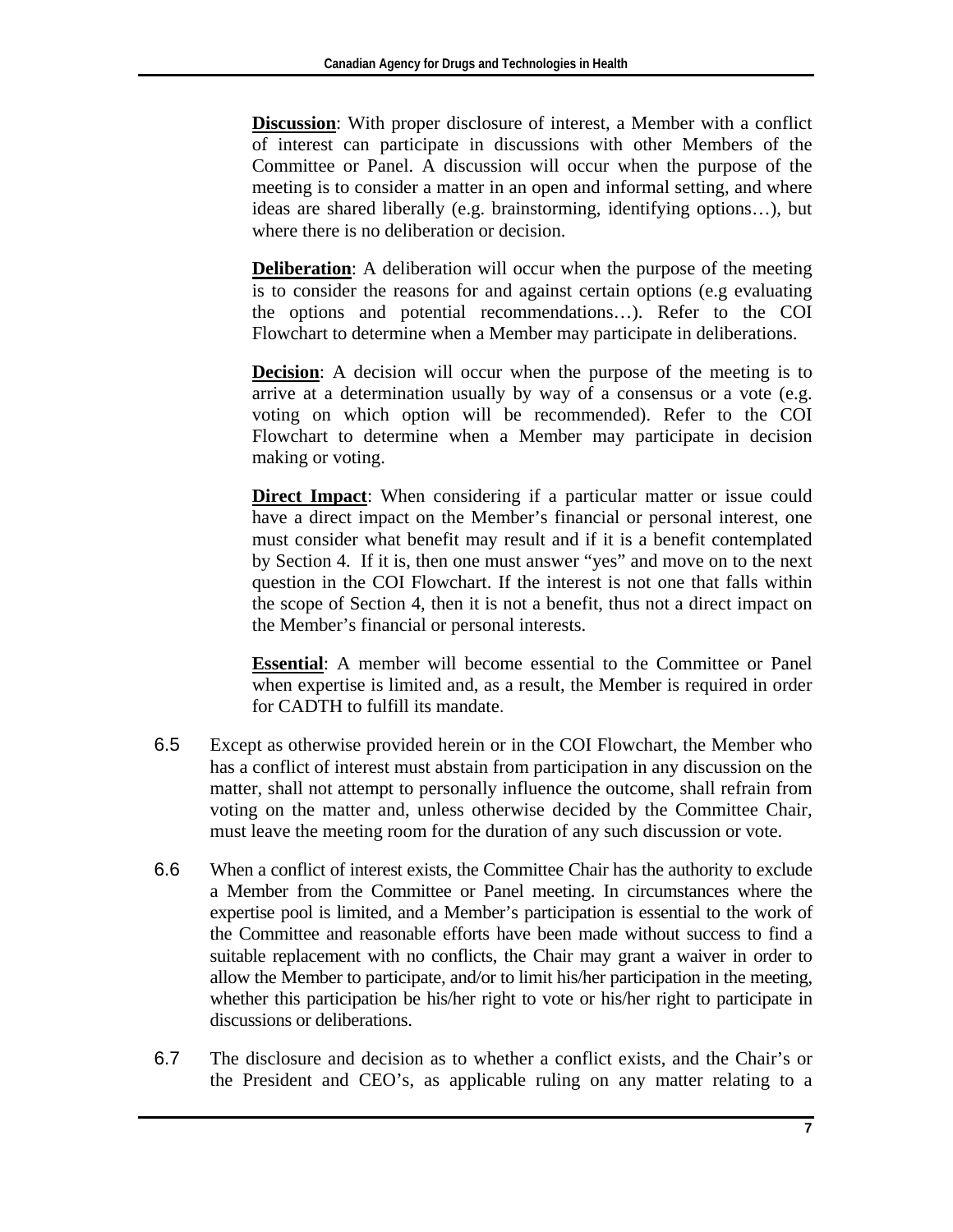conflict of interest, shall be duly recorded in the minutes of the meeting. The time the Member left and returned to the meeting shall also be recorded.

6.8 It is the responsibility of every Member who is aware of a conflict of interest on the part of another Member to raise the issue for clarification, first with the Member in question and, if still unresolved, with the Committee Chair.

#### **7.0 Publication of Conflict of Interest Declarations**

- 7.1 A summary of the Member's expertise, experience, affiliations and conflict of interest declaration will be posted and publicly available on the CADTH website.
- 7.1.1 If the Member has contributed expertise or acted in an authorship role to a CADTH publication, a summary of the Member's expertise, experience, affiliations and conflict of interest declaration will be included in that publication.

#### **8.0 Amendment to the COI Guidelines**

After appropriate consultation, the COI Guidelines may be amended at any time by CADTH, subject to approval of the President and CEO.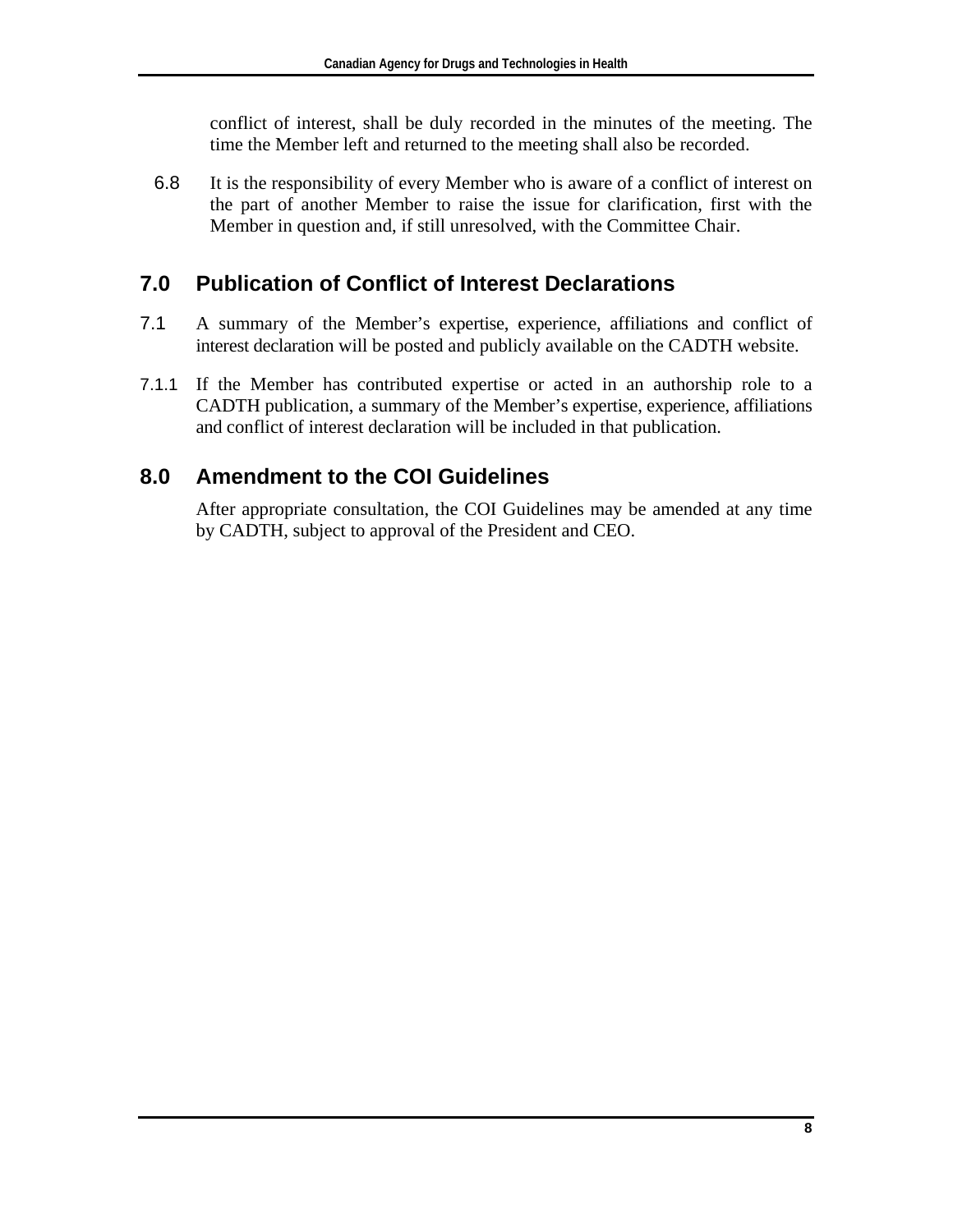# **Conflict of Interest Disclosure Form CADTH Expert Committee and Panel Members**

I have read and understood the Conflict of Interest (COI) Guidelines and I agree to be bound by the obligations contained therein. I understand that it is my responsibility to report to CADTH any real, potential or perceived conflicts of interest as defined in the COI Guidelines, and to disclose the information requested in the COI Guidelines.

As a member of a CADTH Committee or Panel, I also understand that a summary of my expertise, experience, affiliations and conflict of interest declaration will be publicly available on the CADTH website and in all CADTH publications to which I have contributed in an advisory (i.e. have made recommendations) or authorship role.

I understand that the information disclosed will be retained on file by CADTH.

I have reviewed my investments, affairs, affiliations, activities and interests and have accurately completed the attached Schedules 1, 2 and 3.

I hereby certify that I have disclosed all relevant information with respect to any matter involving a Party that may place me in a real, potential or perceived conflict of interest situation. Except as otherwise disclosed in the attached Schedules 1, 2 and 3, I declare that I have no conflict of interest to report, as defined in the COI Guidelines.

I undertake and promise to inform CADTH of any change in circumstances that may create a conflict of interest as soon as it is known to me.

 $\overline{a}$ 

Date Print Name Signature

Name of Committee/Panel

\_\_\_\_\_\_\_\_\_\_\_\_\_\_\_\_\_\_\_\_\_\_\_\_\_\_\_\_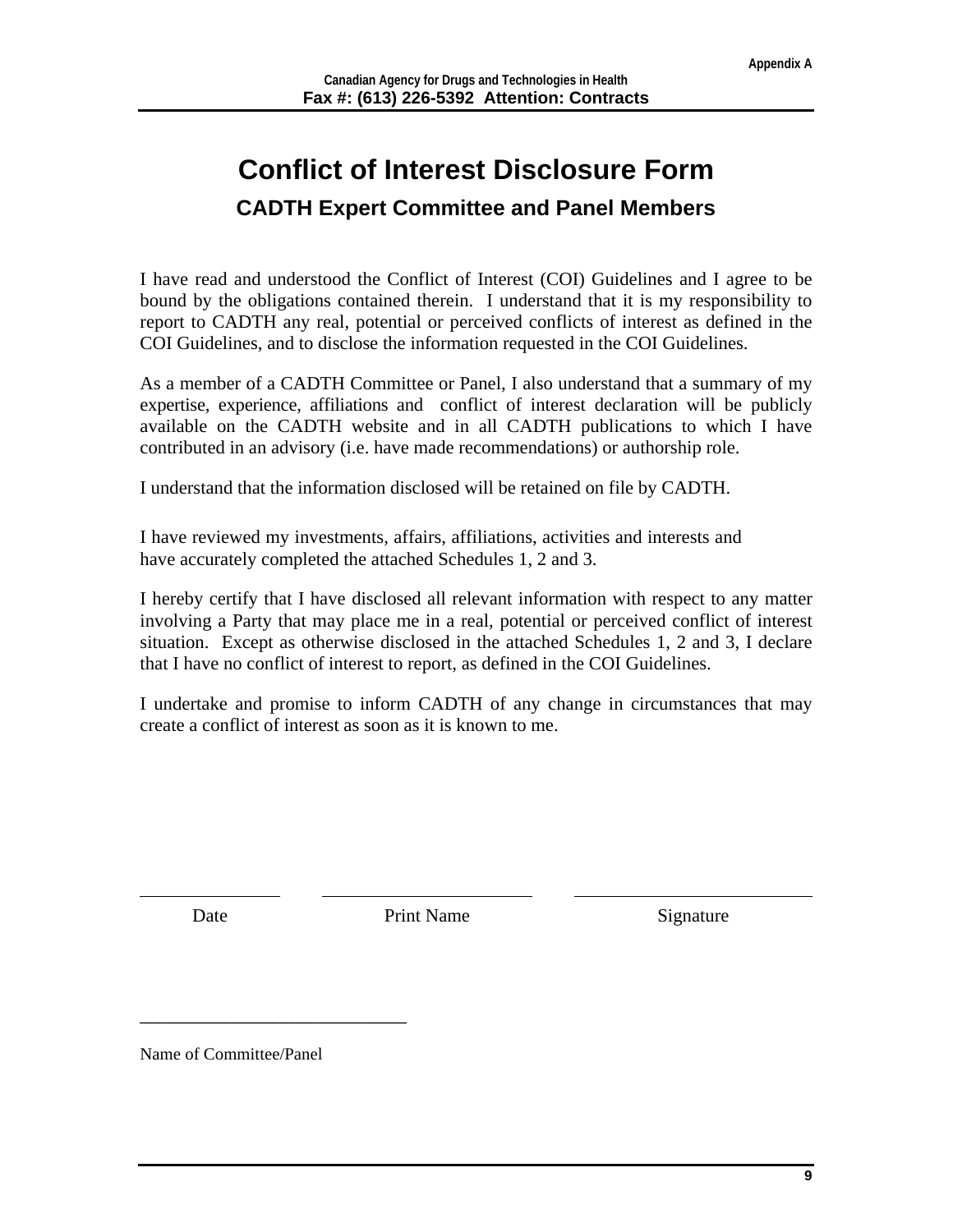#### **Conflict of Interest Disclosure Form – Schedule 1**

*(Reference: COI Guidelines Section 5.3)*

Disclosures are required under Section 5.3 of the Conflict of Interest Guidelines for those activities or interests involving any Party during the past three years which benefited the Member or related person, particularly as the activities relate to the following areas (add pages as necessary):

*For each Party and drug, technology or topic, identify the type of funding or benefit received and indicate the total value (dollar range).* 

|                                                   |                                                           | Check $(\sqrt{t})$ type of benefit as appropriate |                              |                         |                      |                        |                                   | Check $(\sqrt{y})$ dollar range as<br>appropriate |                                        |                                     |                      |                                |  |
|---------------------------------------------------|-----------------------------------------------------------|---------------------------------------------------|------------------------------|-------------------------|----------------------|------------------------|-----------------------------------|---------------------------------------------------|----------------------------------------|-------------------------------------|----------------------|--------------------------------|--|
|                                                   |                                                           |                                                   |                              |                         |                      |                        |                                   | Funding or honoraria for:                         |                                        |                                     |                      | Value of funding or<br>benefit |  |
| Name of Party<br>(see section 2.2 for definition) | Drug, technology or topic involved and<br>year of funding | $rac{1}{\pi}$<br>Gifts.                           | Travel funding or<br>payment | engagements<br>Speaking | Educational lectures | Organizing conferences | Writing articles or<br>editorials | (see below)<br>Other*                             | \$5,000<br>$\boldsymbol{\mathfrak{S}}$ | \$10,000<br>$\mathbf{r}$<br>\$5,001 | \$50,000<br>\$10,001 | \$50,000<br>Over               |  |
|                                                   |                                                           |                                                   |                              |                         |                      |                        |                                   |                                                   |                                        |                                     |                      |                                |  |
|                                                   |                                                           |                                                   |                              |                         |                      |                        |                                   |                                                   |                                        |                                     |                      |                                |  |
|                                                   |                                                           |                                                   |                              |                         |                      |                        |                                   |                                                   |                                        |                                     |                      |                                |  |
|                                                   |                                                           |                                                   |                              |                         |                      |                        |                                   |                                                   |                                        |                                     |                      |                                |  |
|                                                   |                                                           |                                                   |                              |                         |                      |                        |                                   |                                                   |                                        |                                     |                      |                                |  |

**\*OTHER GIFTS/FUNDING/HONORARIA: PLEASE PROVIDE DETAILS** 

**I do not have any declarations for Schedule 1.**

Date Print Name Signature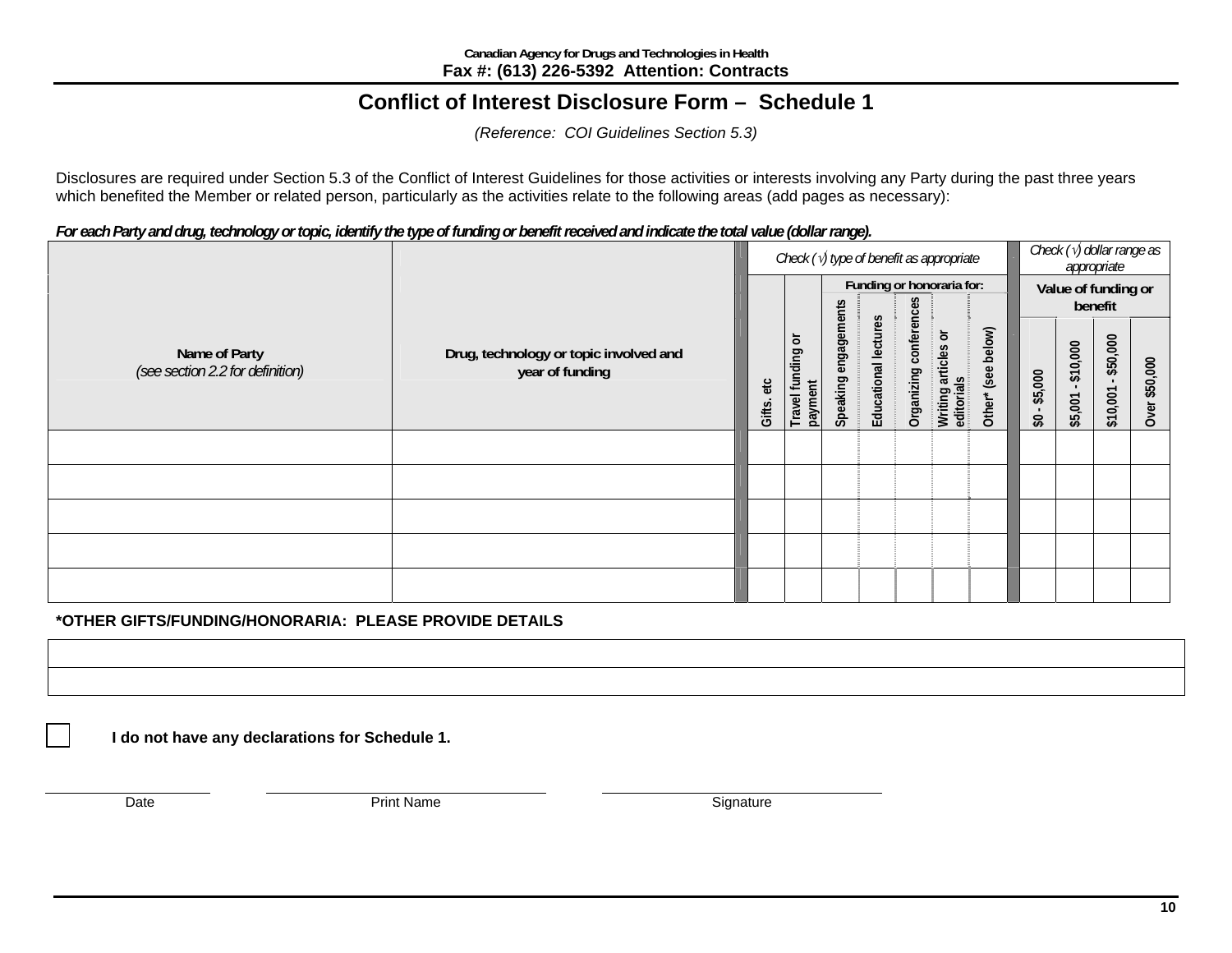#### **Conflict of Interest Disclosure Form – Schedule 2**

*(Reference: COI Guidelines Section 5.4)*

Disclosures are required under Section 5.4 of the Conflict of Interest Guidelines for those activities or interests involving any Party during the past three years which benefited the Member or their immediate family members, particularly as the activities relate to the following areas (add pages as necessary):

*For each Party and drug, technology or topic, identify the type of funding or benefit received and indicate the total value (dollar range).* 

| Check $(\sqrt{v})$ type of benefit / interest as appropriate |                                                           |                          |                                                        |                            |                                                             |                            |                            |            | Check $(\sqrt{y})$ dollar range as<br>appropriate |                        |                                        |               |
|--------------------------------------------------------------|-----------------------------------------------------------|--------------------------|--------------------------------------------------------|----------------------------|-------------------------------------------------------------|----------------------------|----------------------------|------------|---------------------------------------------------|------------------------|----------------------------------------|---------------|
|                                                              |                                                           |                          |                                                        |                            |                                                             |                            |                            |            |                                                   |                        | Value of benefit or<br>interest        |               |
| Name of Party<br>(see section 2.2 for definition)            | Drug, technology or topic involved and<br>year of funding | Employment or engagement | (see below)<br>Advisor or<br>Payment as<br>Consultant* | Research funding or grants | (endowed chairs)<br>academic<br>appointments<br>Payment for | Personal education funding | <b>Unrestricted Grants</b> | Securities | \$5,000<br>\$O                                    | \$10,000<br>$$5,001 -$ | \$50,000<br>$\blacksquare$<br>\$10,001 | Over \$50,000 |
|                                                              |                                                           |                          |                                                        |                            |                                                             |                            |                            |            |                                                   |                        |                                        |               |
|                                                              |                                                           |                          |                                                        |                            |                                                             |                            |                            |            |                                                   |                        |                                        |               |
|                                                              |                                                           |                          |                                                        |                            |                                                             |                            |                            |            |                                                   |                        |                                        |               |
|                                                              |                                                           |                          |                                                        |                            |                                                             |                            |                            |            |                                                   |                        |                                        |               |
|                                                              |                                                           |                          |                                                        |                            |                                                             |                            |                            |            |                                                   |                        |                                        |               |

#### **\*\*PAYMENTS AS ADVISOR/CONSULTANT – PLEASE PROVIDE DETAILS**

**I do not have any declarations for Schedule 2.**

Date Print Name Signature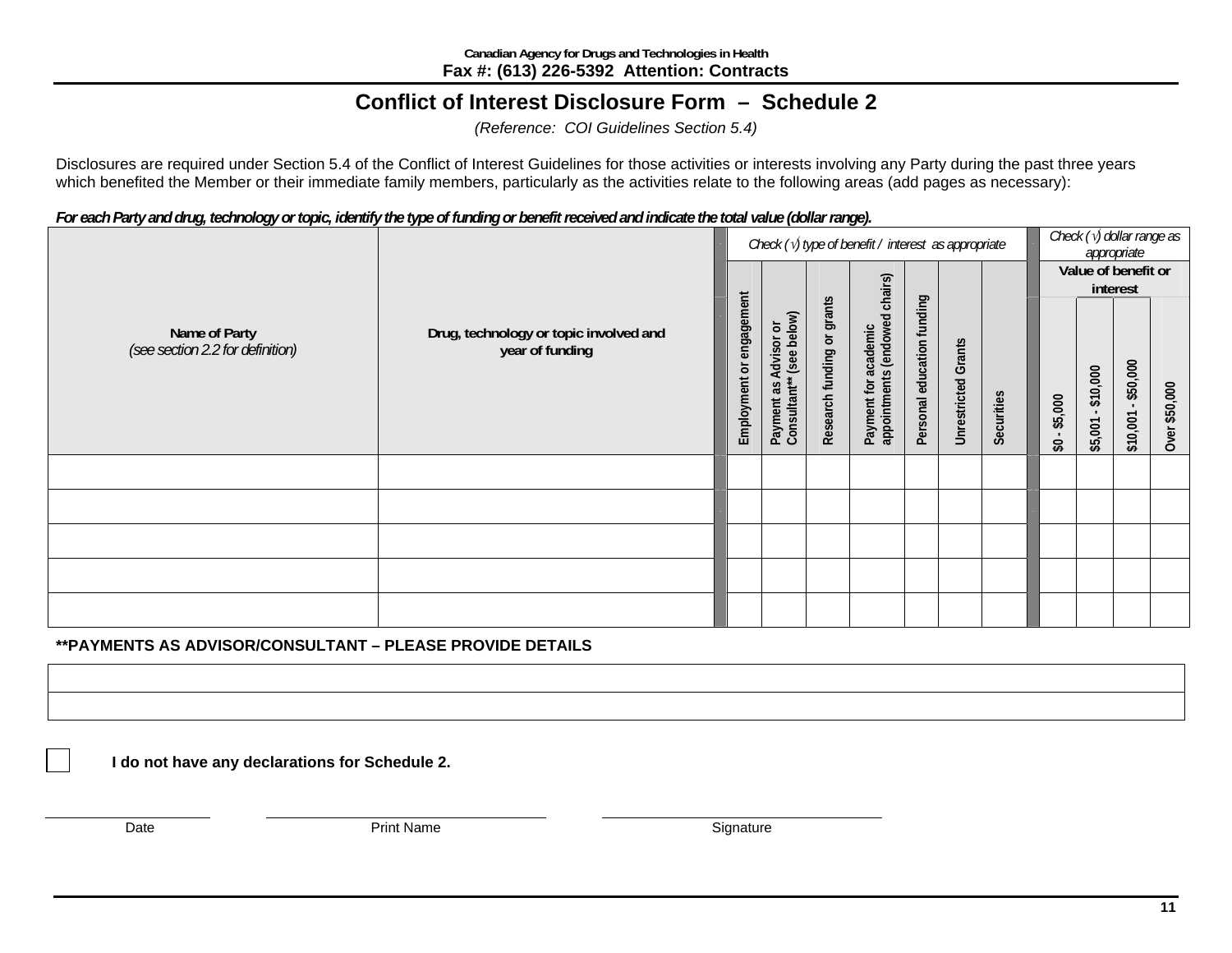# **Conflict of Interest (COI) Disclosure Form – Schedule 3**

*(Reference: COI Guidelines Section 5.5)*

List those activities, affiliations or interests involving a Party in the past three years (not already listed in Schedules 1 and 2) that may affect or compromise, or appear to affect or compromise the Member's objectivity, fairness or professional judgment (as outlined in Section 5.5.1). See list of examples in Section 5.5.2.

|                                                |                                                                      |               | Check $(\sqrt{y})$ as appropriate |                                                    |                                 |  |  |
|------------------------------------------------|----------------------------------------------------------------------|---------------|-----------------------------------|----------------------------------------------------|---------------------------------|--|--|
|                                                |                                                                      |               |                                   | Financial value of benefit<br>or interest (if any) |                                 |  |  |
| Name of Party (see section 2.2 for definition) | Nature or description of activities or interests (see Section 5.5.2) | \$5,000<br>S) | \$10,000<br>\$5,001               | \$50,000<br>\$10,001                               | \$50,000<br>$\omega$<br>$\circ$ |  |  |
|                                                |                                                                      |               |                                   |                                                    |                                 |  |  |
|                                                |                                                                      |               |                                   |                                                    |                                 |  |  |
|                                                |                                                                      |               |                                   |                                                    |                                 |  |  |

List those activities, affiliations or interests involving a Party with whom the Member has a potential or pending future commitment (as outlined in Section 5.5.3). Provide details on the nature of the commitment.

|                                                |                                            |                  | Check $(\sqrt{y})$ as appropriate<br>Financial value of benefit<br>or interest (if any) |                                         |                                         |  |
|------------------------------------------------|--------------------------------------------|------------------|-----------------------------------------------------------------------------------------|-----------------------------------------|-----------------------------------------|--|
| Name of Party (see section 2.2 for definition) | Nature and timing of the future commitment | 500<br>\$3<br>S. | \$10,000<br>5 <sub>o</sub><br>55                                                        | \$50,000<br>10,001<br>$\leftrightarrow$ | 000<br>\$50<br>$\overline{\omega}$<br>o |  |
|                                                |                                            |                  |                                                                                         |                                         |                                         |  |
|                                                |                                            |                  |                                                                                         |                                         |                                         |  |

**I do not have any declarations for Schedule 3.**

Date **Contract Contract Print Name** Signature Signature Signature Signature Signature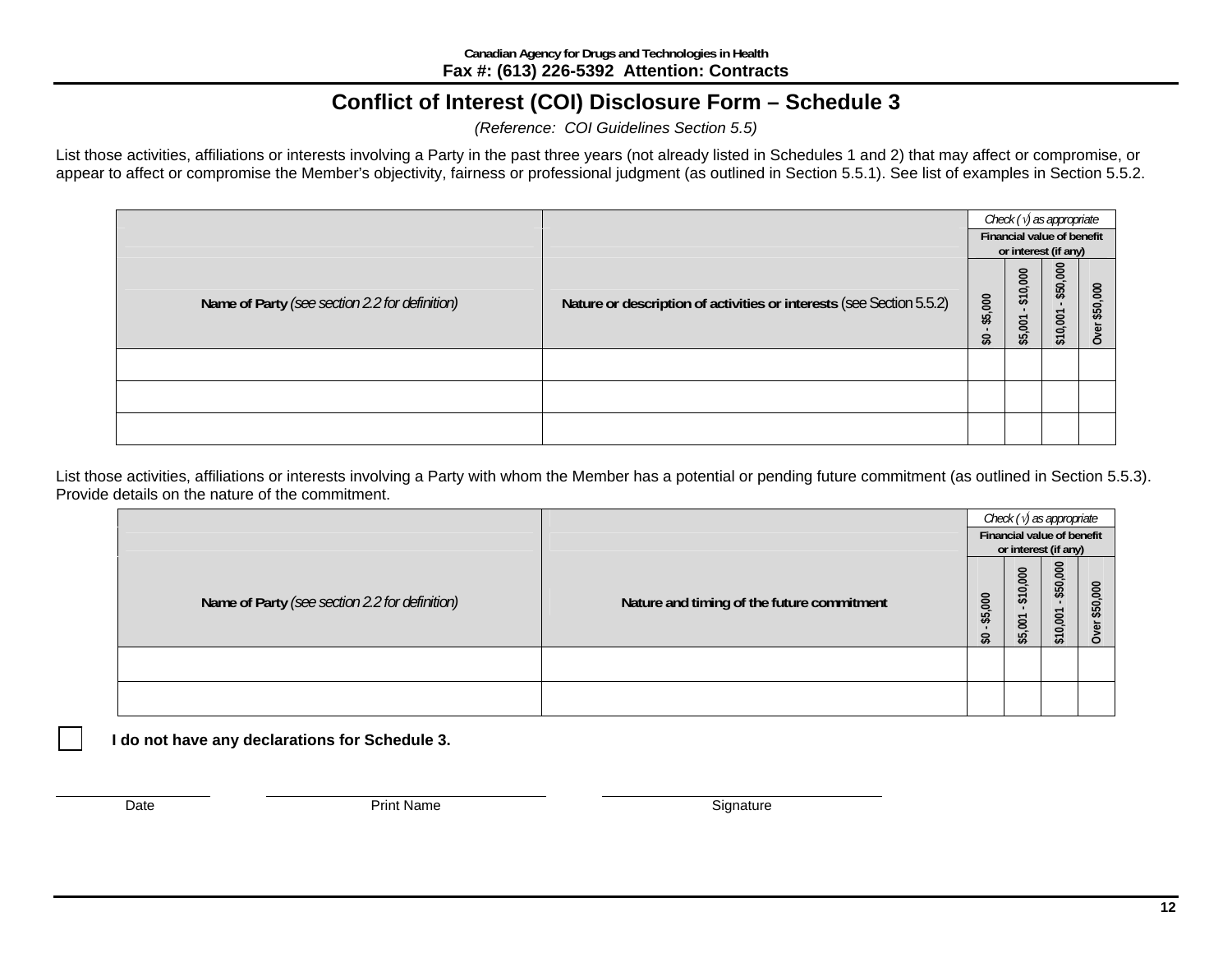#### **Schedule 4**

*(Reference : COI Guidelines Section 6.0)*

#### **COI FLOWCHART**

All Members are required to disclose COI's in accordance with the COI Guidelines.